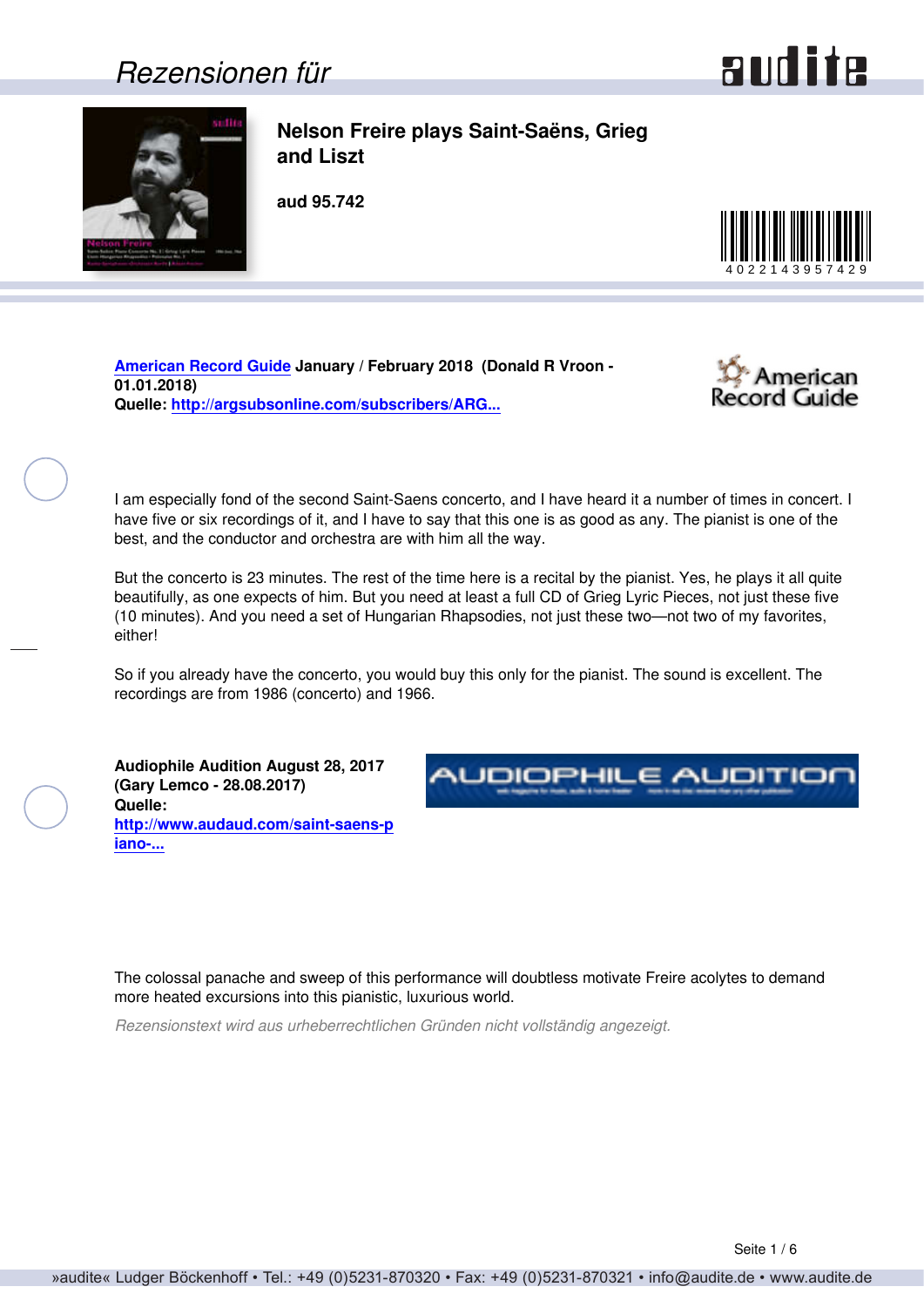<span id="page-1-0"></span>**BBC Music Magazine November 2017 (Claire Jackson - 01.11.2017)**

Nostalgia is a heady temptation, but newly released historic recordings such as Nelson Freire's brilliant concert performance of Saint-Saens's Second Concerto invoke a certain longing.

**Crescendo Magazine Le 19 septembre 2017 (Ayrton Desimpelaere - 19.09.2017) Quelle: [http://www.crescendo-magazine.be/nelson-...](http://www.crescendo-magazine.be/nelson-freire-noblesse-piano/) Nelson Freire : la noblesse du piano**

De la belle musique par un grand monsieur du piano, à écouter et réécouter ! *Rezensionstext wird aus urheberrechtlichen Gründen nicht vollständig angezeigt.*

**[deropernfreund.de](http://www.deropernfreund.de) 4.9.2017 (Egon Bezold - 04.09.2017) Quelle: [http://www.deropernfreund.de/neue-silber...](http://www.deropernfreund.de/neue-silberscheiben.html)**

**Publikumswirksames Virtuosenfutter**

In eleganter Ausdruckshaltung, im Wechsel von leidenschaftlichen Attacken und rasant abzischenden Figurenwerk beweist Nelson Freire respektgebietende pianistische Souveränität.

*Rezensionstext wird aus urheberrechtlichen Gründen nicht vollständig angezeigt.*

**[Fanfare](http://www.fanfaremag.com/) December 2017 (Huntley Dent - 01.12.2017) Quelle: [http://www.fanfarearchive.com/articles/a...](http://www.fanfarearchive.com/articles/atop/41_3/4133200.az_SAINT_SAENS_Piano_Concerto.html)**

This worthy addition to the discography of Nelson Freire captures one of a handful of live concerto recordings to be found outside his major-label catalog, in this case the Saint-Saëns Concerto No. 2—the boldest of his five piano concertos—coupled with incidental solo works by Grieg and Liszt. The solo pieces are studio recordings from 1966; the concerto is a live recording from 20 years later. Without a discography of the pianist to consult, I'll venture to say that everything here is a new addition, and the recorded sound is quite good throughout. In the Saint-Saëns the forwardly placed piano is as full and realistic-sounding as one could hope for, but orchestral detail hasn't been sacrificed.

What immediately attracts major pianists to the Saint-Saëns Second is the gesture of placing a cadenza-like prelude before the orchestra enters, a twist on a Bach organ prelude, and as in Bach (or Beethoven's Choral Fantasy, which uses the same gesture) the music is free-form, improvisatory, and expressive. Freire takes a large-scaled Romantic view of the introduction, setting the mood for a reading of the first movement strong in passion and virtuosity. Ádám Fischer's conducting follows suit, although he's



fanfare



aud ite

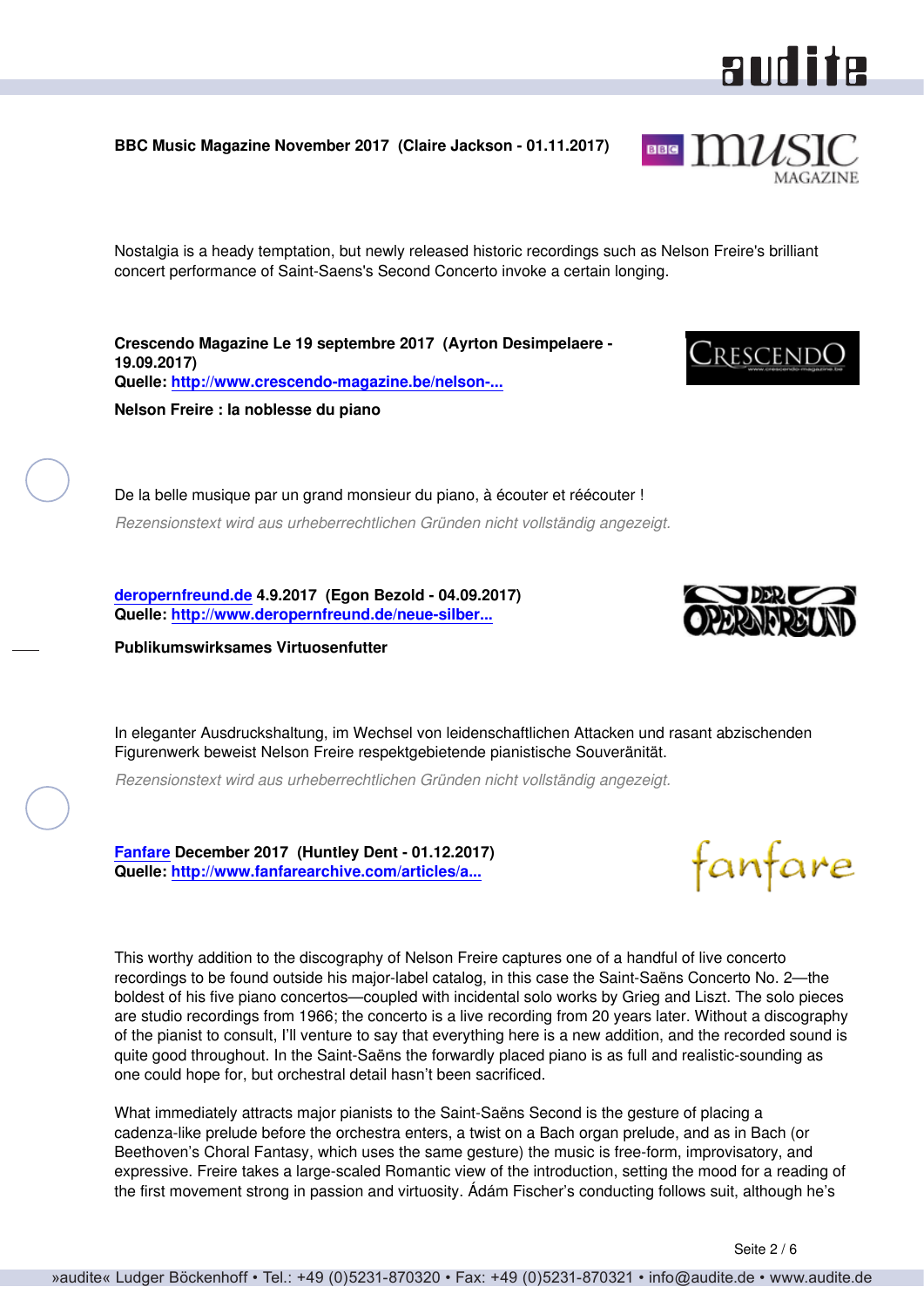### **RUD ite**

<span id="page-2-0"></span>fairly ordinary in comparison to such a charismatic soloist. Taking Jean-Yves Thibaudet and Charles Dutoit (Decca) as a good modern standard, Freire is just as sparkling in the Scherzo but more virtuosic in the finale, where Fischer also catches fire. It would get no argument from me if someone called his reading a first choice. (Equally exciting concerto performances can be found in Decca's two-CD collection of the pianist's radio broadcasts, which I welcomed enthusiastically in Fanfare 38:4.)

Since there was no online booklet, I can't say why the Liszt and Grieg pieces, being studio recordings, didn't make it to disc previously; I presume this was a radio broadcast. In any event, the recorded sound, if a bit dry and confined, is perfectly respectable. In his selection of five of Grieg's 66 Lyric Pieces, Freire is so convincing that one longs for more. Charisma isn't what these homey pieces call for, being chiefly aimed at the Victorian market for amateur-level character pieces. Freire brings the sensitivity of a great Chopinist to meditative miniatures such as "Lonely Wanderer" and imparts a touch of brilliance where he can, as in "Little Birds." The only other pianist I know who found such modest magic was Walter Gieseking in his monaural collection for EMI.

Liszt is more familiar territory for Freire, whose Decca album for the composer's bicentennial was one of the high spots among a slew of solo recitals that year; he has also recorded the B-Minor Sonata, Totentanz, and both concertos. The three works on the present release are fairly offbeat. The two Hungarian Rhapsodies, No. 5 and No. 10, are generally found only in complete cycles—neither was recorded by Horowitz or Richter, and Grigory Ginzburg has only a single recording of No. 10, just to name my favorite Lisztians. Freire gives No. 5 a dignified, stately reading suitable to its solemnity. No. 10 is far more a showpiece, like the famous No. 2, and here Freire shines with effortless passagework and trills while avoiding any hint of vulgarity. He succeeds in finding the music behind the cascade of notes, in the vein of Alfred Brendel's Liszt but with more warmth. Polonaise No. 2 is as heroic and showy as Chopin's most forceful examples, so I'm surprised that I didn't know the piece already. It's like Chopin with bells and whistles added, an exciting final flourish to the program. Richter has been captured in this work no less than 15 times (!), the vast majority on tour in 1988; I should have been paying much better attention. Freire plays at the same level of bravura.

Everything about this release is superb. In the current issue I review Freire's new release of Brahms solo piano works, also new to his discography, so it's a month to celebrate for those who esteem his art.

#### **Gramophone October 2017 (Harriet Smith - 01.10.2017)**



Nelson Freire hasn't made a commercial recording of SaintSaëns's Second Piano Concerto, which makes this radio recording from 1986 all the more fascinating. In the piano's rhapsodic solo opening he combines freedom with a sense of purpose, though ensemble isn't always entirely precise between him and Ádám Fischer's orchestra, and the piano sound can be a touch muddy in the bass register. Despite this, Freire can make something as simple as an arpeggio sound ravishing and the sense of fantasy is everywhere apparent. He takes a freer approach than Grosvenor and Hough in the scherzando second movement. But it is in the finale that Freire is most impressive, dispatching its considerable virtuosity with flair, from pounding octaves to highly delicate textures, the closing moments suitably tumultuous.

The solo pieces on this disc were recorded when Freire was only 21 and have not been previously released. How good it is to have a selection of Grieg's Lyric Pieces, which are vividly rendered. If the 'Solitary traveller' (Op 43 No 2) is still more forlorn in Stephen Hough's hands, Freire's 'Little bird' (Op 43 No 4) is set free by the lightest of pedalling and a scampering virtuosity (Andsnes is more sustained – both are compelling). The colourful 'Norwegian Melody' (Op 12 No 6) moves from stamping rhythms to a darting, shifting idea, though Andsnes is arguably even more effective here, making more of its folkish qualities at a faster tempo. Freire's 'Shepherd Boy' (Op 54 No 1) is a highlight, conjuring a palpable sense of loneliness, of vast unpeopled vistas.

Freire's Liszt has always had a nobility to it and the pieces here are no exception. If he can't quite match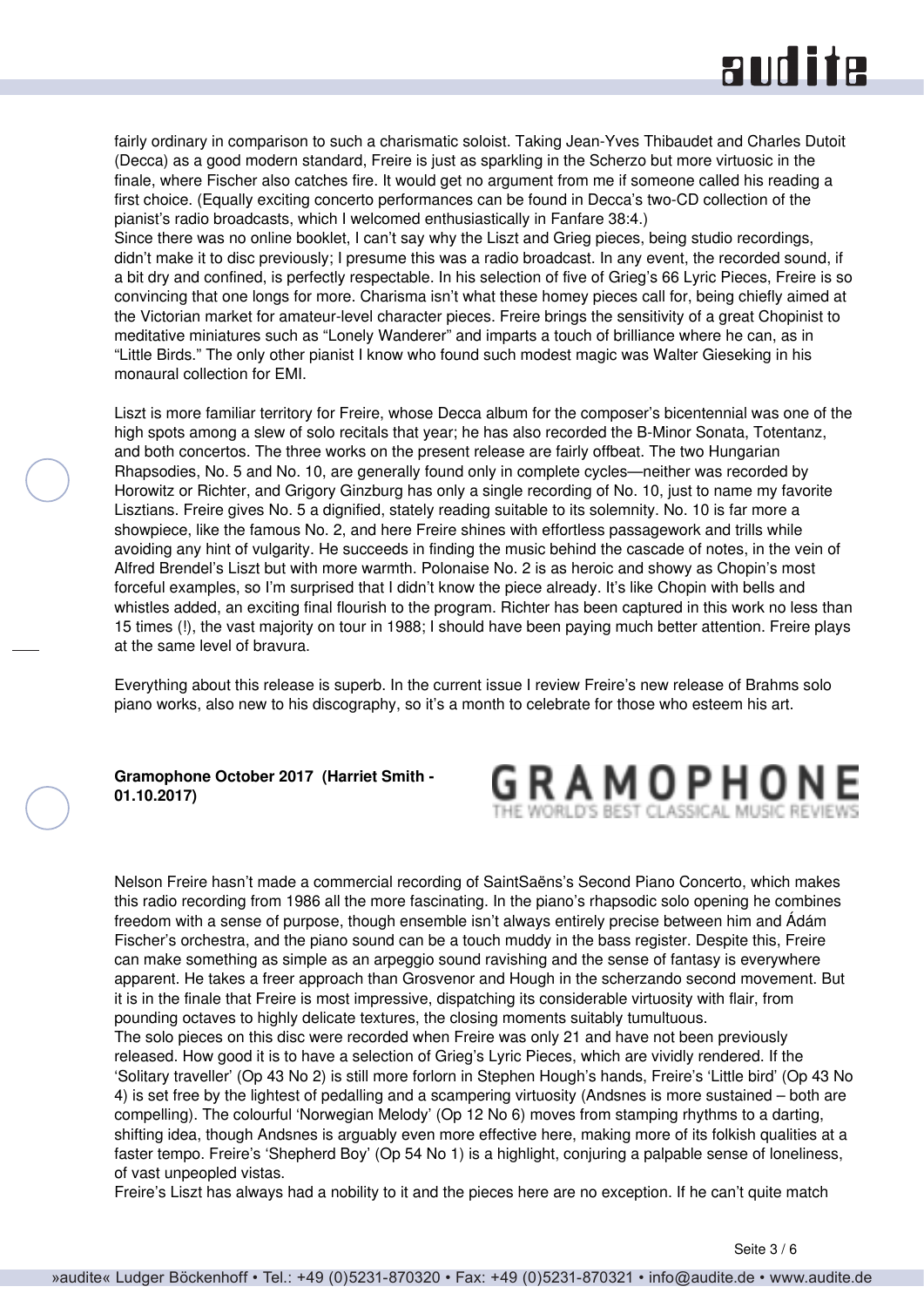<span id="page-3-0"></span>the darkness of Cherkassky (c1946) in the Fifth Hungarian Rhapsody – a searing reading whose sense of purpose glows through the crackle of the recording – it is still remarkable for its gravity, while the 10th is entirely without garish showmanship, Freire's panache with its glissandos a joy to behold. In the Second Polonaise, too, we find muscularity and finesse in perfect balance. A fine addition to the Freire discography.

#### **Piano News Mai/Juni 3/2018 (Carsten Dürer - 01.05.2018)**

**Alte Aufnahmen**

*Von der britischen Insel über Salzburg und die USA nach Berlin*

[Freire] nimmt keine Phrase von Grieg als gegeben einfach und simpel hin, sondern füllt sie mit klanglicher Ausarbeitung so mit Leben, dass jedes dieser Stücke eine eigene Welt bedeutet, wenn man sie in seiner Darstellung anhört.

*Rezensionstext wird aus urheberrechtlichen Gründen nicht vollständig angezeigt.*

**Record Geijutsu SEP.2017 ( - 01.09.2017)**

Japanische Rezension siehe PDF!

**Stereoplay 9|2017 (Attila Csampai - 01.09.2017)**

**Brasilianer in Berlin**

Jetzt hat das Detmolder Label audite, das für seine historische Serie Rundfunkarchive auswertet, im RIAS-Katalog einen bislang unveröffentlichten Berliner Livemitschnitt Freires aus dem Jahr 1986 entdeckt, in dem er das bis heute unterschätzte zweite Klavierkonzert von Camille Saint-Saens mit vulkanischer Energie auflädt und es als höchst originelles Meisterwerk der Gattung rehabilitiert, zu einer Zeit, als man es außerhalb Frankreichs kaum spielte. Dirigent Adam Fischer und das RSO Berlin ließen sich damals förmlich mitreißen von der explosiven Vitalität und den rasenden Tempi des 41-jährigen Energiebündels Freire.

*Rezensionstext wird aus urheberrechtlichen Gründen nicht vollständig angezeigt.*







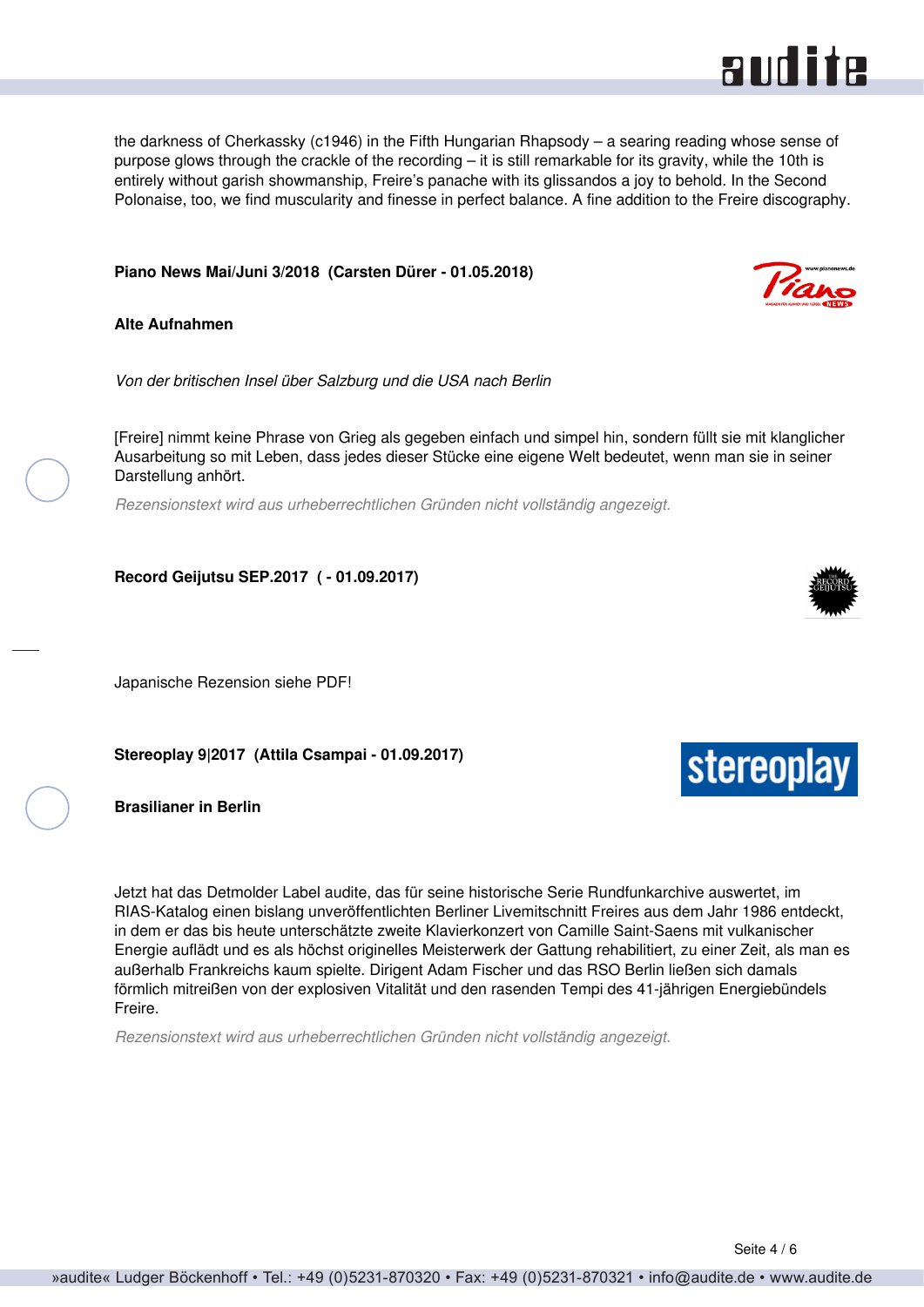# **audite**

<span id="page-4-0"></span>**[www.myclassicalnotes.com](http://www.myclassicalnotes.com) August 18, 2017 ( - 18.08.2017) Quelle: [http://www.myclassicalnotes.com/2017/08/...](http://www.myclassicalnotes.com/2017/08/nelson-freire-performs-grieg/)**



**Nelson Freire performs Grieg**

Freire not only demonstrated his pianistic skills, but also what was already at that stage his extraordinary touch and stylistic confidence.

*Rezensionstext wird aus urheberrechtlichen Gründen nicht vollständig angezeigt.*

**[www.pizzicato.lu](http://www.pizzicato.lu) 11/08/2017 (Remy Franck - 11.08.2017) Quelle:<https://www.pizzicato.lu/34313-2/>**



**Nelson Freire: Neues von 1966 und 1986**

Diese CD mit Archivaufnahmen von 1966 und 1986 enthält ausschließlich Erstveröffentlichungen. Die Wiedergabe des Zweiten Klavierkonzerts von Camille Saint-Saëns durch Nelson Freire ist ganz außergewöhnlich. Es gelingen ihm subtilste Nuancen und feinste Differenzierung, anfangs sogar tiefe Besinnlichkeit und Melancholie. Aber es gibt auch genügend Brillanz und Fingerfertigkeit zu bewundern, sowie ein großes Raffinement des Anschlags. Im Allegro scherzando und im Presto faszinieren die ungewöhnliche Leichtigkeit des Spiels. Freires Finger huschen flink über die Tasten und lassen die Musik zum funkelnden Feuerwerk werden.

20 Jahre zuvor hatte der brasilianische Pianist als 22-Jähriger für den RIAS Berlin fünf von Griegs Lyrischen Stücken, Liszts Ungarische Rhapsodien Nr. 5 und 10 sowie seine zweite Polonaise eingespielt. Die Grieg-Stücke sind reichlich nüchtern geraten, aber die drei Liszt Werke zeigen Freire als inspirierten Interpreten, der das Rhapsodische der Werke mit viel tiefer Versenkung wiedergibt. With a reflective und finely nuanced first movement, a sparkling Allegro scherzando and a volatile Presto, Nelson Freire's account of the Second Saint-Saëns Concerto is mesmerizing. In the solo recordings from 1966 the Grieg is less compelling, but the Liszt compositions show him as a very inspired performer.